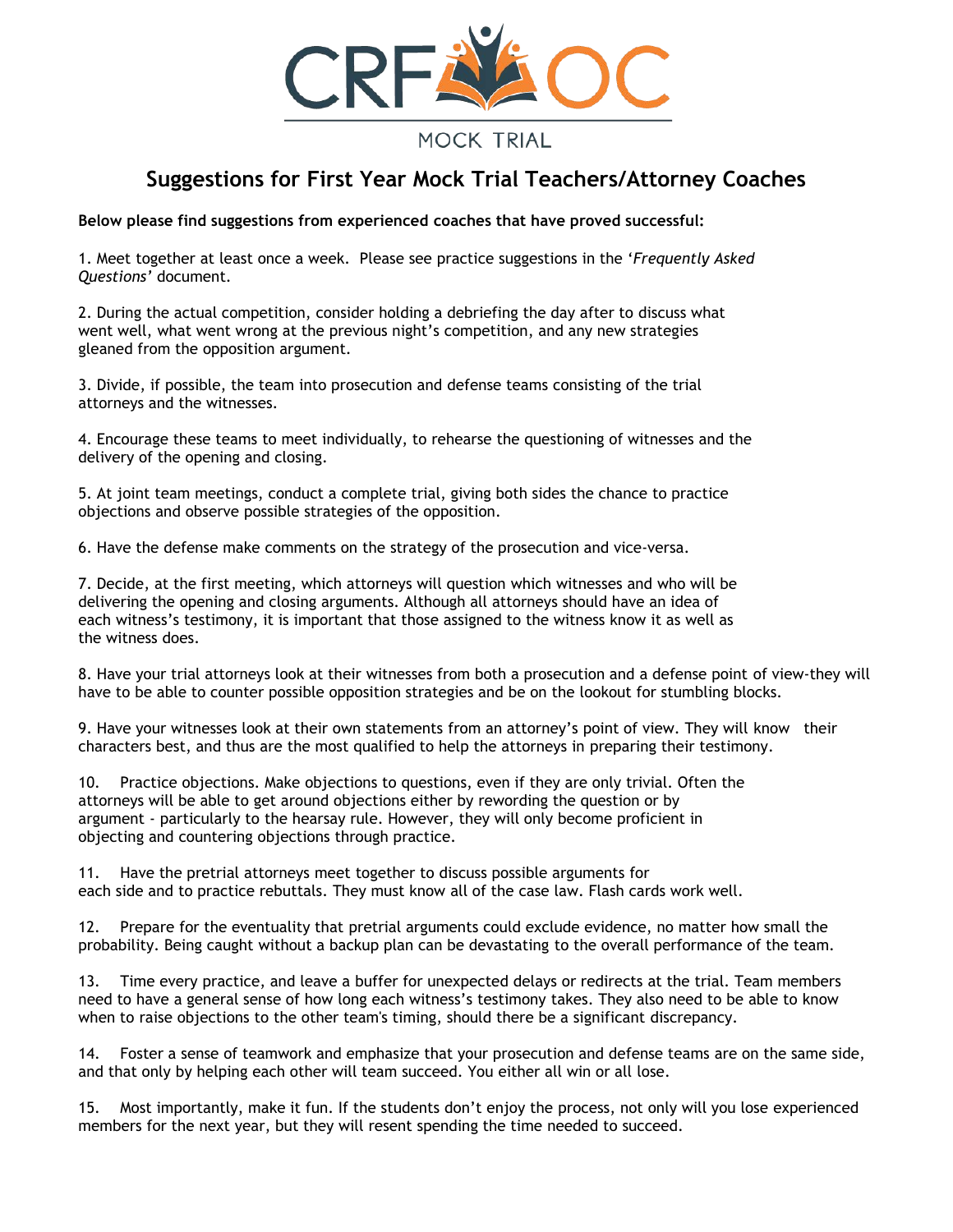## **Orange County Mock Trial** Frequently Asked Questions

#### Q: "What is Mock Trial?"

A: Mock Trial comes in a variety of shapes, sizes, and formats. At last count, there were 42 different states, territories and countries represented at the high school level National Mock Trial Championship, each conducting its own local competitions with varying rules, scoring procedures, and cases. The Constitutional Rights Foundation brought Mock Trial to California high schools in 1981, holding the first statewide competition the following year. The first place team from the Orange County Competition will participate in the California State Mock Trial Championship.

The Mock Trial competition tasks students with a unique responsibility – defend and prosecute a criminal court case. Participants compete in four to eight rounds of competition at the Central Justice Center in Santa Ana, alternately trying and defending the same hypothetical defendant. Volunteer judges from California State and Federal Court benches volunteer to preside over mock trials. Local attorneys give their time to help coach teams or score the rounds of competition, rating student performances based on their own legal experience.

In Orange County, we have experienced tremendous success with the program. Annually, mock trial draws more than 300 legal volunteers and nearly 1,000 student competitors from 35-40 area high schools.

#### Q: "How do I get started?"

A: The Constitutional Rights Foundation of Orange County (CRF-OC) coordinates the Mock Trial Program for Orange County. If you are interested in forming a team, feel free to contact the County Coordinator, Theresa Bernard, at tbernard@crfoc.org or 949.679.0730 x101, for further details.

#### Q: "What if I can't find an attorney coach?"

A: Each year, hundreds of local attorneys volunteer for CRF-OC sponsored programs. If you are having difficulty finding an attorney to coach your mock trial team, just let us know. CRF-OC will be happy to offer assistance and ideas.

## Q: "Who pays the registration fee for the Mock Trial Team?"

A: Check with your principal. Most school districts will pay the registration fee. CTE funds may also be applied towards the fee and any busing/transportation costs. Another source is your school's Student Body General Fund. Ask early when budgets are being set. Some school improvement programs may be of help. PTSA can usually be counted upon or your Mock Trial team can hold fundraisers. You know best what is the most effective way to raise money in your school community.

#### Q: "What is the best way to select a successful Mock Trial Team?"

A:A successful team is about providing a positive, academic-oriented experience for participating students. It should be an experience that allows students to cultivate their appreciation of the justice system, while recognizing the personal responsibilities of citizenship.

The team must have a minimum of twelve students, and must not exceed twenty-five participants. The team may be composed of any students currently eligible for school sponsored extra-curricular activities. They could be involved in a speech, drama, or a debate program. They could be selected from government or history classes.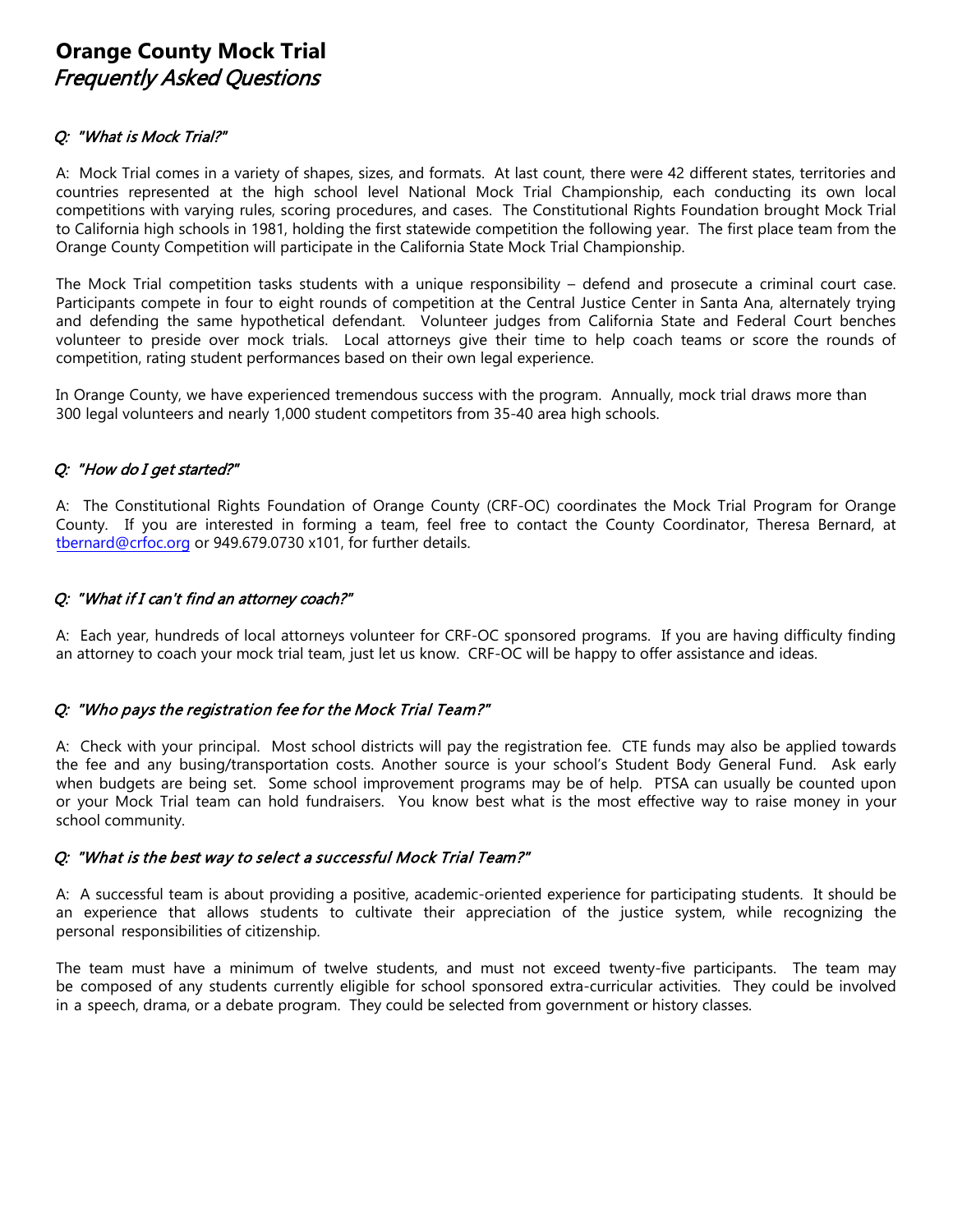What is important in selecting a successful Mock Trial Team, is gathering eager and committed team members. Successful teams require a significant commitment from students, teachers, and attorney coaches. The hours can be long, but the topics are always stimulating. Students bond easily, support each other, and become loyal friends.

#### Q: "Should Mock Trial Teams be composed of students only from Honors and AP classes?"

A: Honors and AP students are a great gift to any program. However, continuation high school students have also participated in mock trial. There is no one way to be successful in competitions, and there are many ways for young men and women to enjoy the experience.

#### Q: "Is there a simple recipe for a successful team?"

#### A: Yes…Practice.

Practices should be scheduled at a time that is convenient for students, teachers and attorney-coaches. The length of each practice is up to you. It primarily depends on the attention span of the students and the schedules of the parties involved. Two hours is the minimum recommended practice time. The number of meetings per week depends purely on how effective and efficient your team is during each practice. Most teams practice 5 to 10 hours per week.

Having a regular time frame enables the best planning for all and may allow mock trial students to also participate in athletics or music programs.

Most importantly, make it fun! Only students who enjoy the process can win the competition.

#### Q: "Any suggestions on how practices should run?"

A: It is best to identify the role each person will portray early on, so as not to create confusion. It will also help practices run smoothly. Trial attorneys should decide who will be making the opening and closing arguments and which witnesses they will be questioning. They need to be as familiar with their witnesses' testimony as the witness is. This is not to say that they only need to be familiar with their own witness. Each attorney must understand the testimony of all the witnesses. Have the trial attorneys look at their witness testimony from both the prosecution and defense point of view. This will help them be able to counter possible opposition strategies and be on the lookout for obstacles.

It is also helpful to have the witnesses look at their statements from an attorney's point of view. They will know their character best, and thus are the most qualified to help the attorneys in preparing their testimony.

During some of the practice times have the prosecution and defense teams (each team consists of the trial attorneys and the witnesses) practice separately, rehearsing the questioning of witnesses and the delivery of opening and closing arguments.

It is a good idea to have both prosecution and defense pre-trial attorneys meet to discuss possible arguments for each side and to practice rebuttals. They must know the relevant case laws -- flash cards work well. Prepare for the exclusion of evidence, no matter how small the probability. Being caught without a backup plan can be devastating to the overall performance of the team.

During joint practices, conduct a complete trial. This will give both the prosecution and defense a chance to practice objections. Practice is the only way students will become proficient in objecting and countering objections. Have the trial attorneys make objections to questions, even if trivial. Often the attorneys will be able to get around objections either by re-wording the question or by argument (particularly to the hearsay rule). Students should also watch the opposition to observe possible strategies. Make sure to allow time for the prosecution to make comments on the strategy of the defense and vice-versa.

It is important to time each practice. Leave a buffer for unexpected delays or redirects at the trial. The attorneys shouldn't have to ask for the time remaining during the trial. They need to have a general sense of how long each witness's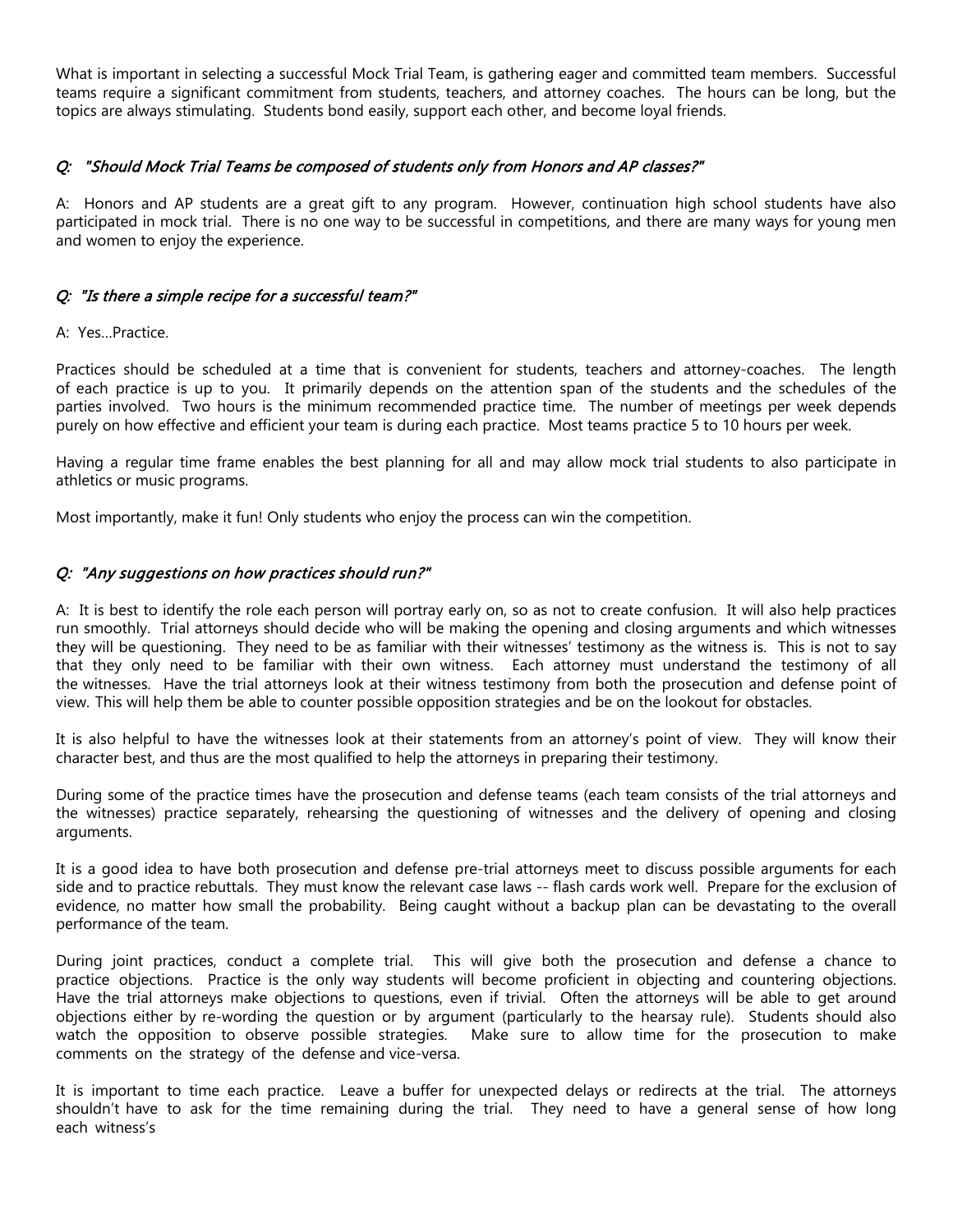testimony takes. They also need to be able to know when to raise objections to the other team's timing, should there be a significant discrepancy.

During the actual competition, it is also helpful to hold a debriefing the day after your team competes to discuss what went well and what the team can improve upon.

#### Q: "Should parents be encouraged to get involved?"

A: Absolutely. At many schools, parents are actively recruited to participate. They ride buses to matches and fill the courtroom seats. One school commented that the increased amount of parent involvement has encouraged more participation in organizations like the PTSA or other booster clubs. Positive parent feedback improves the school's image in the community and word of mouth success stories help build successful teams year after year. Parental involvement is a winning solution for families, schools, and the community.

#### Q: "How early should the team arrive for the competition?"

A: Consider arriving at least 30 minutes to an hour before the competition is scheduled to begin (4:00pm-4:30pm). If unanticipated delays occur, your team will still be there before the beginning of the match. The cafeteria at the courthouse is open for mock trial participants; plan to arrive in time for the students to settle in and unwind before the matches begin. Note: While the cafeteria is open for mock trial participants, the cafeteria stops serving food and drinks before the students arrive. Students will need to bring their own snacks and drinks to the courthouse. All food and drink must be consumed in the cafeteria; absolutely no food or drink can be brought into the courtrooms.

#### Q: "What if I have other questions that weren't answered?"

A: Theresa Bernard is the County Coordinator for the Orange County Mock Trial program as well as the Program Director for the Constitutional Rights Foundation- Orange County. She will be happy to answer any Mock Trial related questions you may have and is available to assist you. You can contact Theresa at:

CRF-OC 4101 Westerly Place, Suite 101 Newport Beach, CA 92660 Email: tbernard@crfoc.org Phone: 949.679.0730 x101

Best of luck!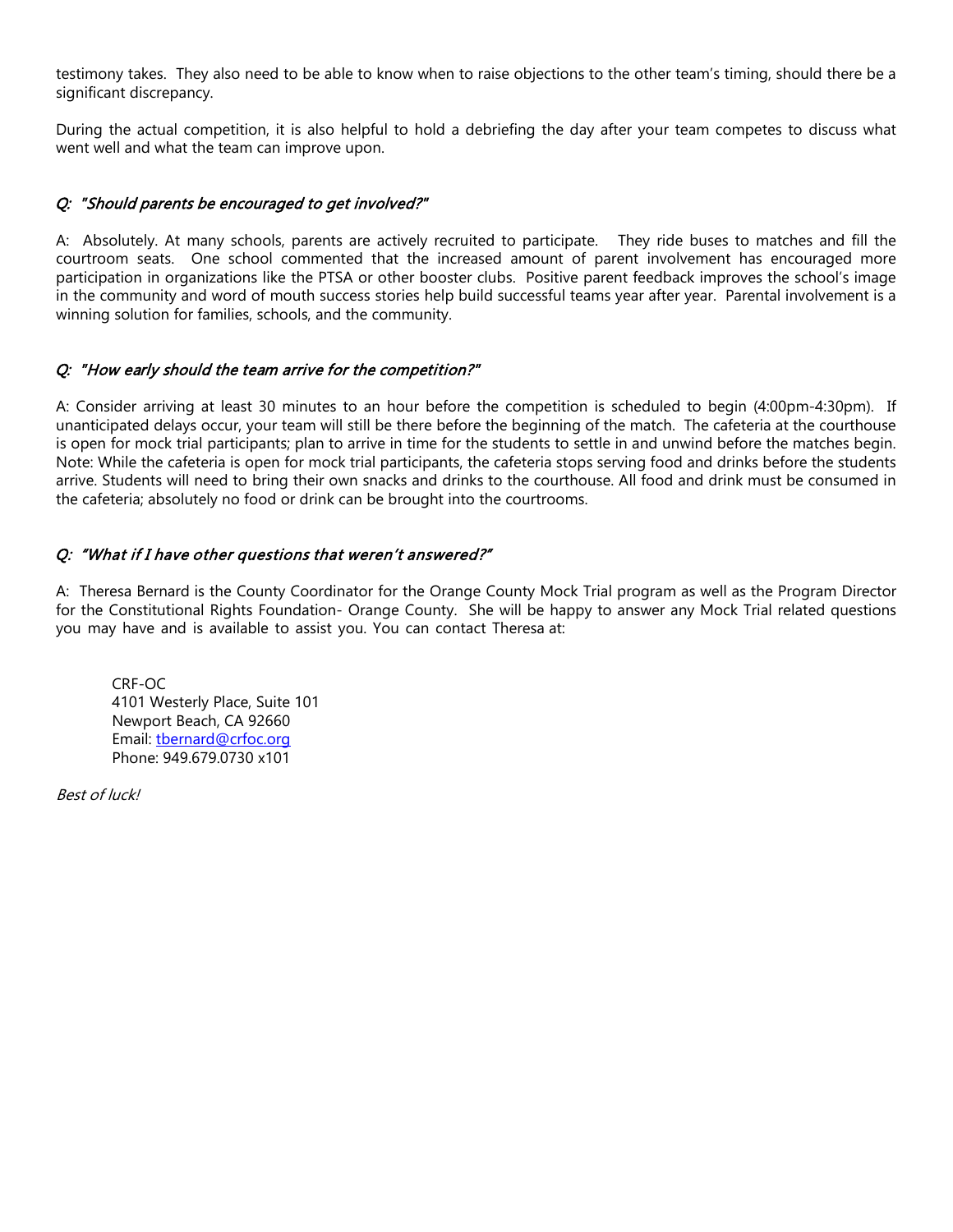## **SAMPLE PREPARATION TIMELINE FOR MOCK TRIAL**

#### **Tryouts (before case packet released)**

- Hold informational meeting and announce tryout date. Returning students can discuss competition. Teacher can conduct this meeting, but helpful if attorney-coach attends.
- Tryout ideas:
	- $\circ$  Have prospective attorneys present a two to three-minute persuasive argument on a topic of their choice with prospective witnesses presenting a two-minute portrayal of a TV or movie character of their choice.
	- o Provide a short witness outline to students from a previous season or create one. Briefly describe cross-examination and have prospective attorneys prepare and deliver crossexamination questions. Have prospective witnesses learn the witness role and then answer general questions while in character.

## **Scheduling**

- Work with teacher on setting a practice schedule.
- Can be helpful to select a team manager to help coordinate meetings and to relay information to students.

## **After Case Packet Is Released**

- **Week 1**
	- o Group brainstorming activities
		- Discuss potential themes.
		- Discuss strengths and weaknesses of each side.
	- o Assign roles.
- **Weeks 2-3**
	- o Discuss the charges, the Rules of Evidence, how to conduct direct and cross examinations, how to prepare opening statements and closing arguments, and how to prepare the pretrial argument.
	- $\circ$  Group activities: Can have students debate both sides of pretrial argument. Can go through each witness and have all students discuss and suggest direct and cross examination questions, and character development.
	- $\circ$  Have students work on drafts of pretrial argument, witness questions, and opening statement/closing argument. Answer any questions students may have. Set deadlines.
- **Weeks 4-5**
	- o Can be helpful if defense and prosecution teams meet separately.
	- $\circ$  Have students read their drafts, with witnesses responding to the direct examination questions. Have students provide feedback to each other. Provide tips to students on how they can improve their drafts.
	- $\circ$  Review objections. Help students avoid objectionable questions. Isolate some of the key objection debates and have students debate the objections.
- **Week 6**
	- o Discuss appropriate courtroom decorum, etiquette, and trial procedures.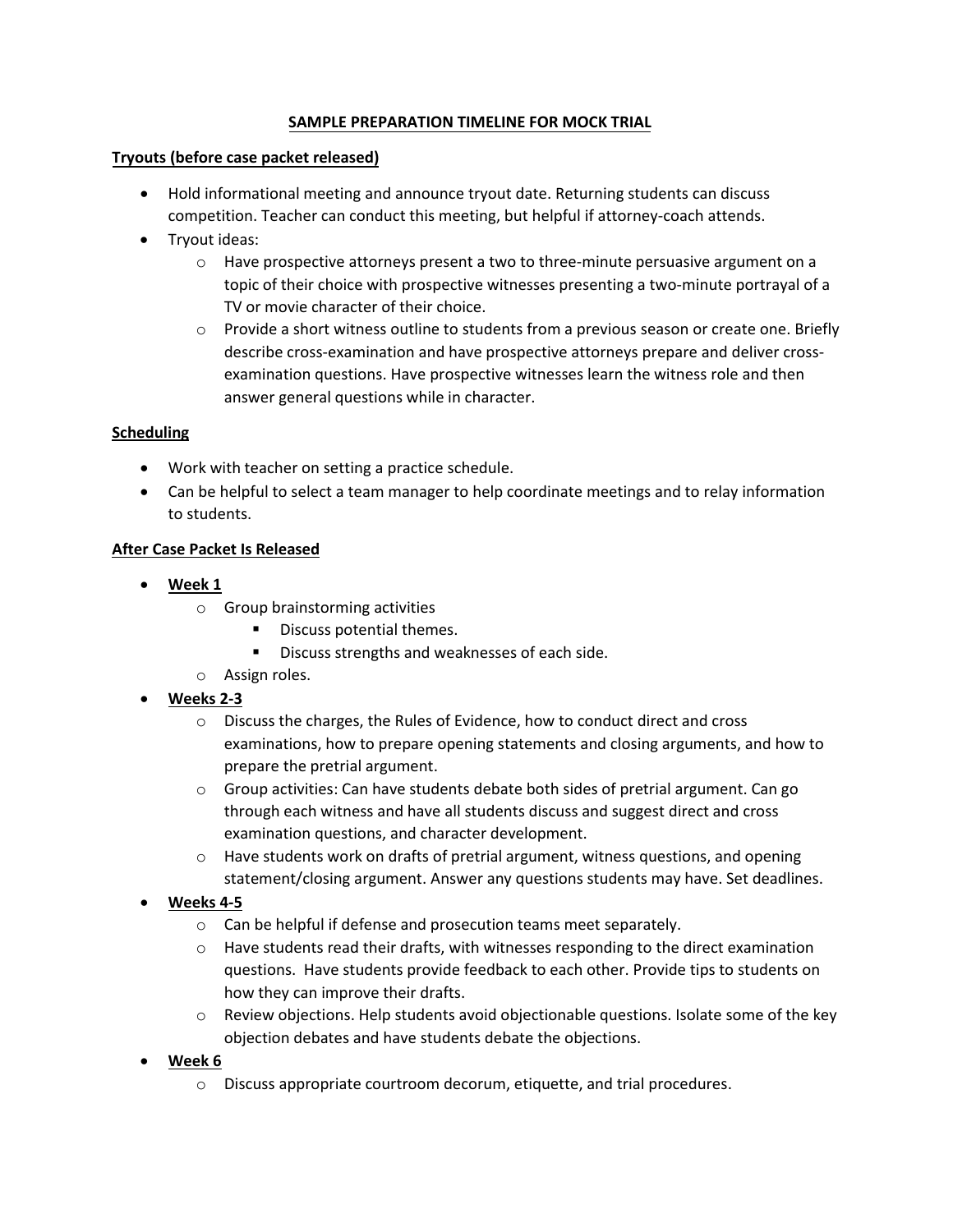$\circ$  Conduct practice trials with all attorneys and just prosecution witnesses during one practice session and just defense witnesses during next practice session. Time the examinations. Can provide feedback after each witness. Seek feedback from the team. Can re-run examinations that need work. Can engage in team discussion if certain questions not working. Can practice objections if students struggling with certain ones.

## **Weeks 7-8**

- o Conduct full-blown uninterrupted timed practice trials. Require students to dress up. Provide feedback afterwards.
- o Find another school to scrimmage against.
- o Review trial procedures. Help students relax. Answer questions.

## **Competition**

o Take notes during trial. Ask students for their own feedback. What worked? What did not work? Provide positive feedback to students and suggestion on how they can improve. Tailor next practice to areas that need most improvement. Repeat same process after each trial.